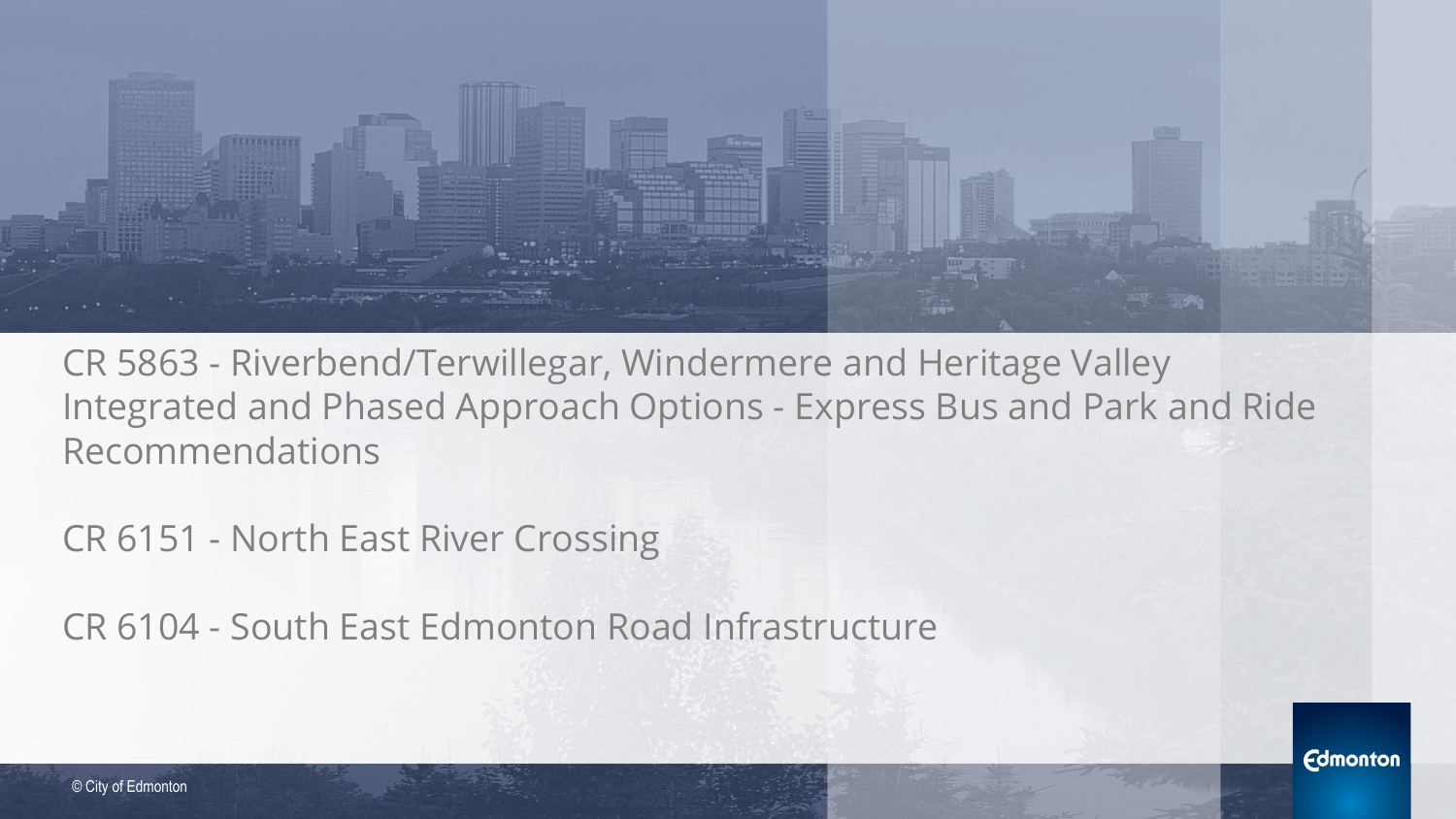## CR 5857 - Council Motion

#### **Integrated approach to southwest transportation option:**

That Administration provide recommendations for an integrated and phased approach reflecting the three scenarios outlined in the April 3, 2018, Urban Form and Corporate Strategic Development report CR\_4524rev including further analysis on express bus and park and ride options to serve Riverbend/Terwillegar, Windermere and Heritage Valley, as well as further study of the next logical southern terminus of the Capital Line.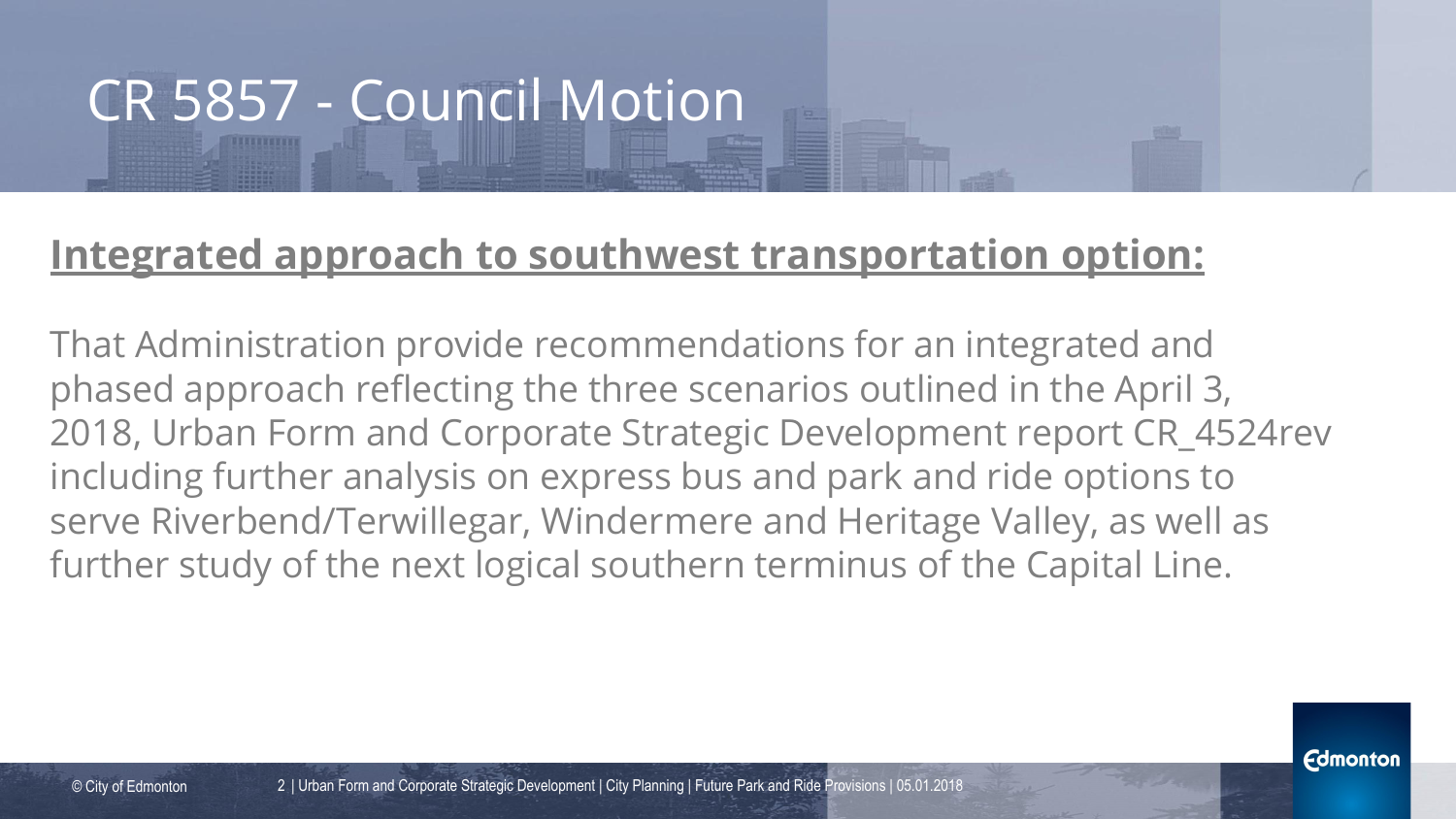## CR 6151 - Council Motion

#### **Northeast river crossing**

That Administration:

- Immediately suspend all work relating to the North East River Crossing (including technical studies and public engagement).
- Work with Alberta Transportation and regional partners to understand the transportation, land use and regional implications stemming from the provincial announcement and report back to Committee with a recommendation for next steps.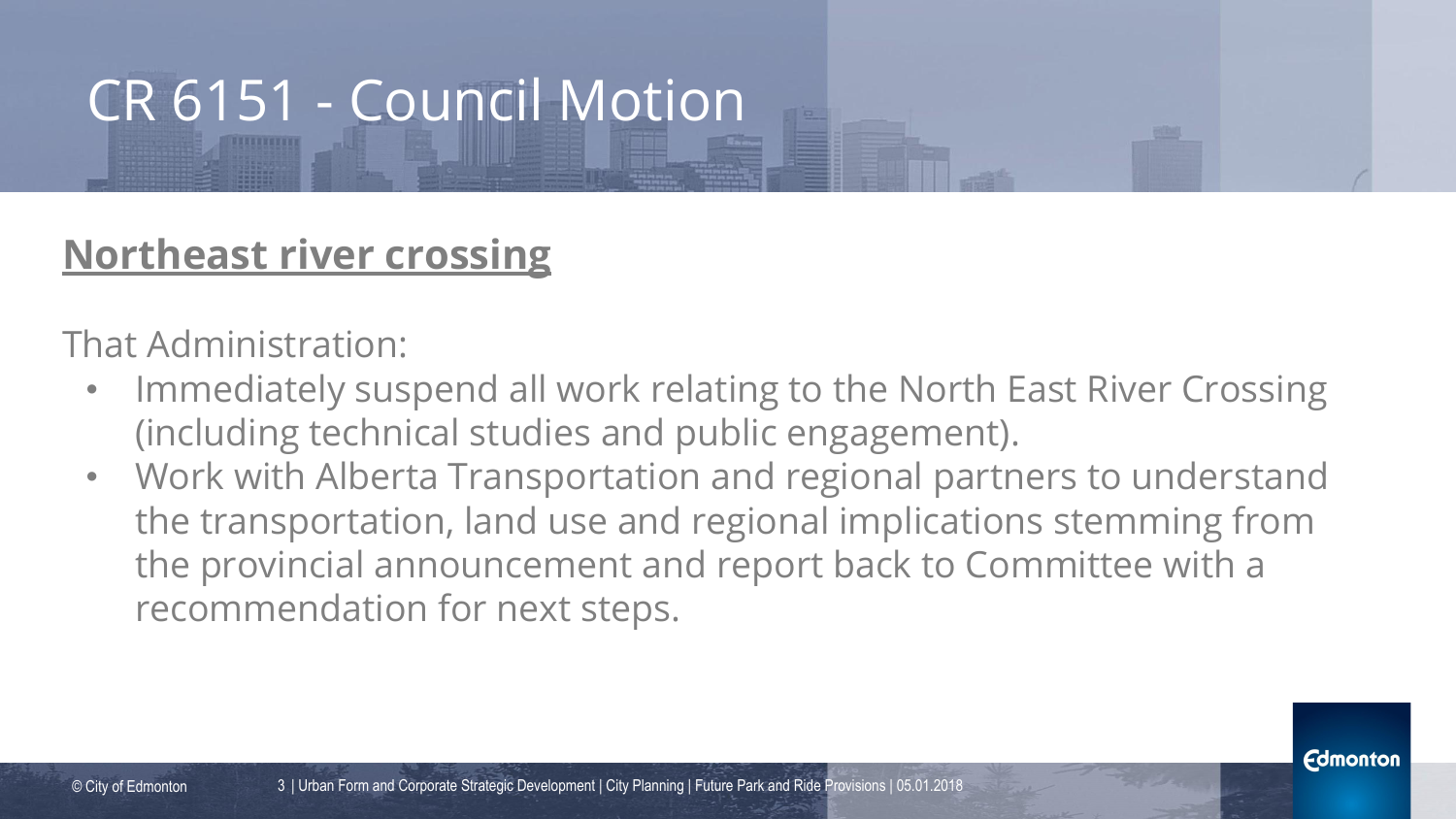## CR 6104 - Council Motion

#### **Southeast road infrastructure:**

That Administration provide a report on the following:

- Present road user volumes and other road metrics (eg. intersection performance, travel times etc.) for 66 Street, 50 Street, 34 Street, 17 Street and 91 Street and Parsons Road travelling north from the South boundary to the Whitemud.
- The projected status of these roads over the next 10 years in terms of the road vehicle usage and their performance.
- Issues that will arise over this time frame and any that may exist today.
- Capital expenditures that will be needed in order to maximize our infrastructure investment on these roads for South East Edmonton.

© City of Edmonton

*<u>Edmonton</u>*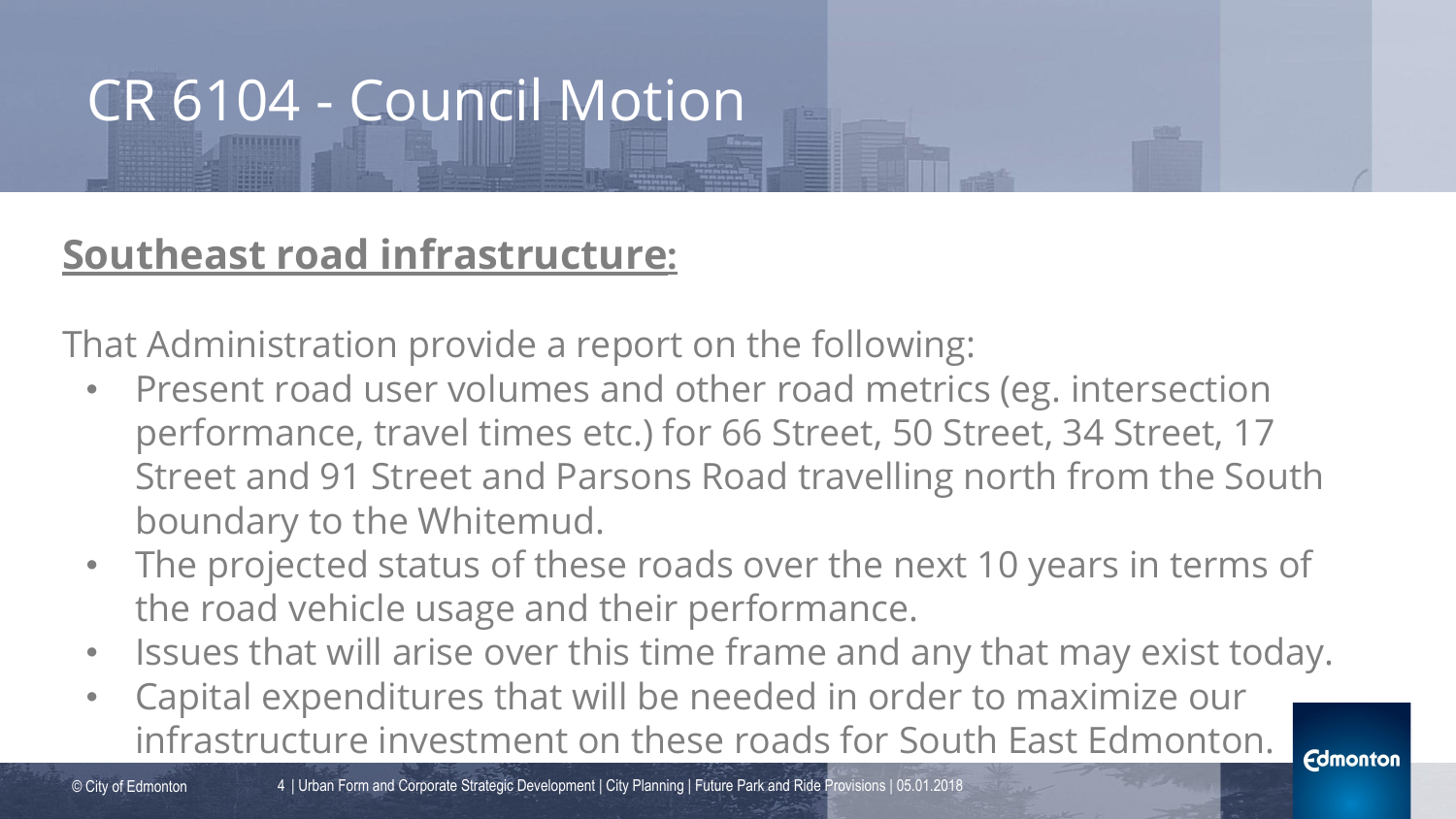

- Define land use and infrastructure systems to support a shift toward a more compact and efficient urban form enabled by improved mobility options
- Administration is committing resources to City Plan to achieve deliverables
- Timeline: 2 years

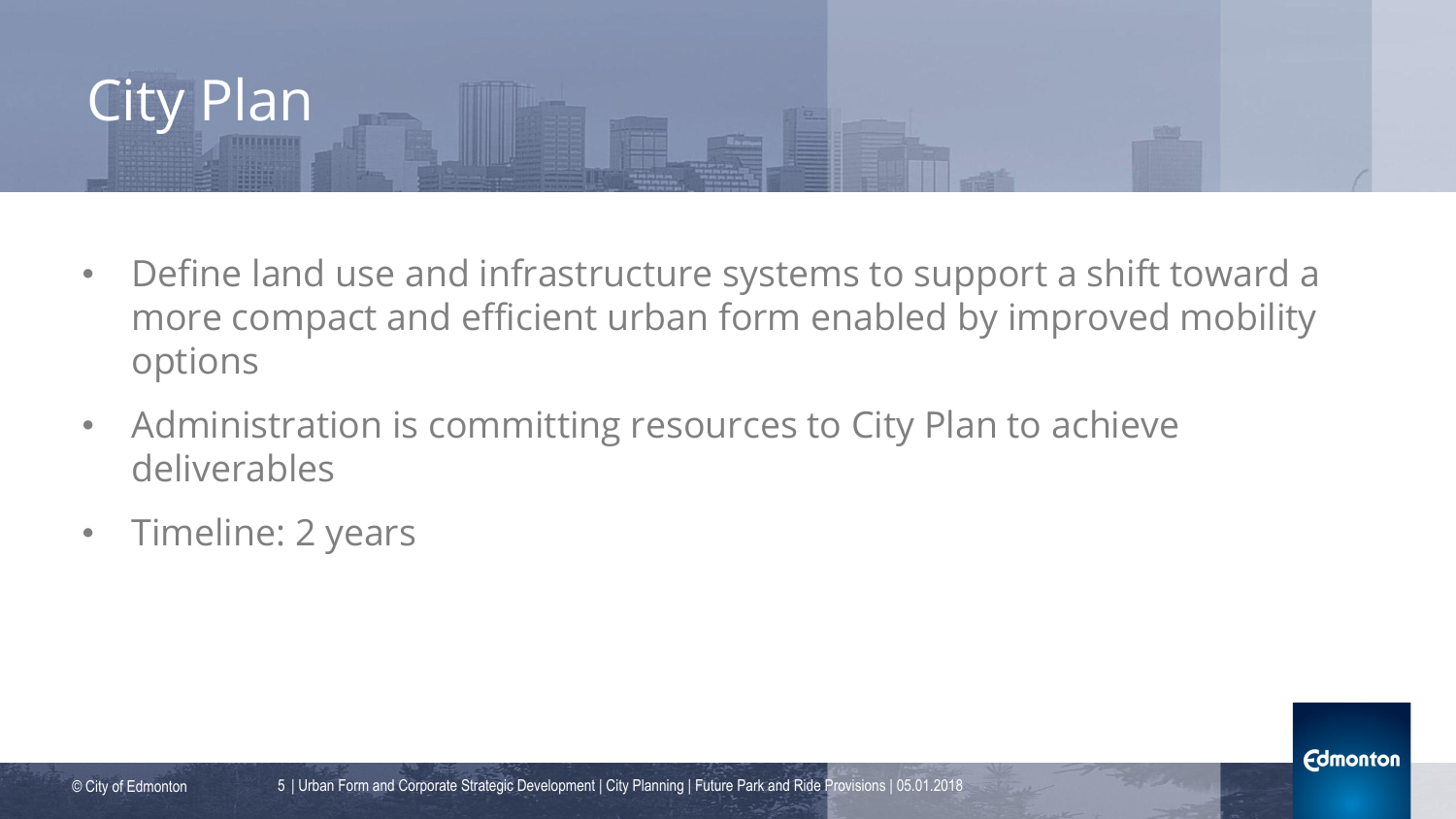## Aligning work with City Plan

- Holistically address city wide network operations for all modes
- Execute analysis with development of City Plan to eliminate redundancy



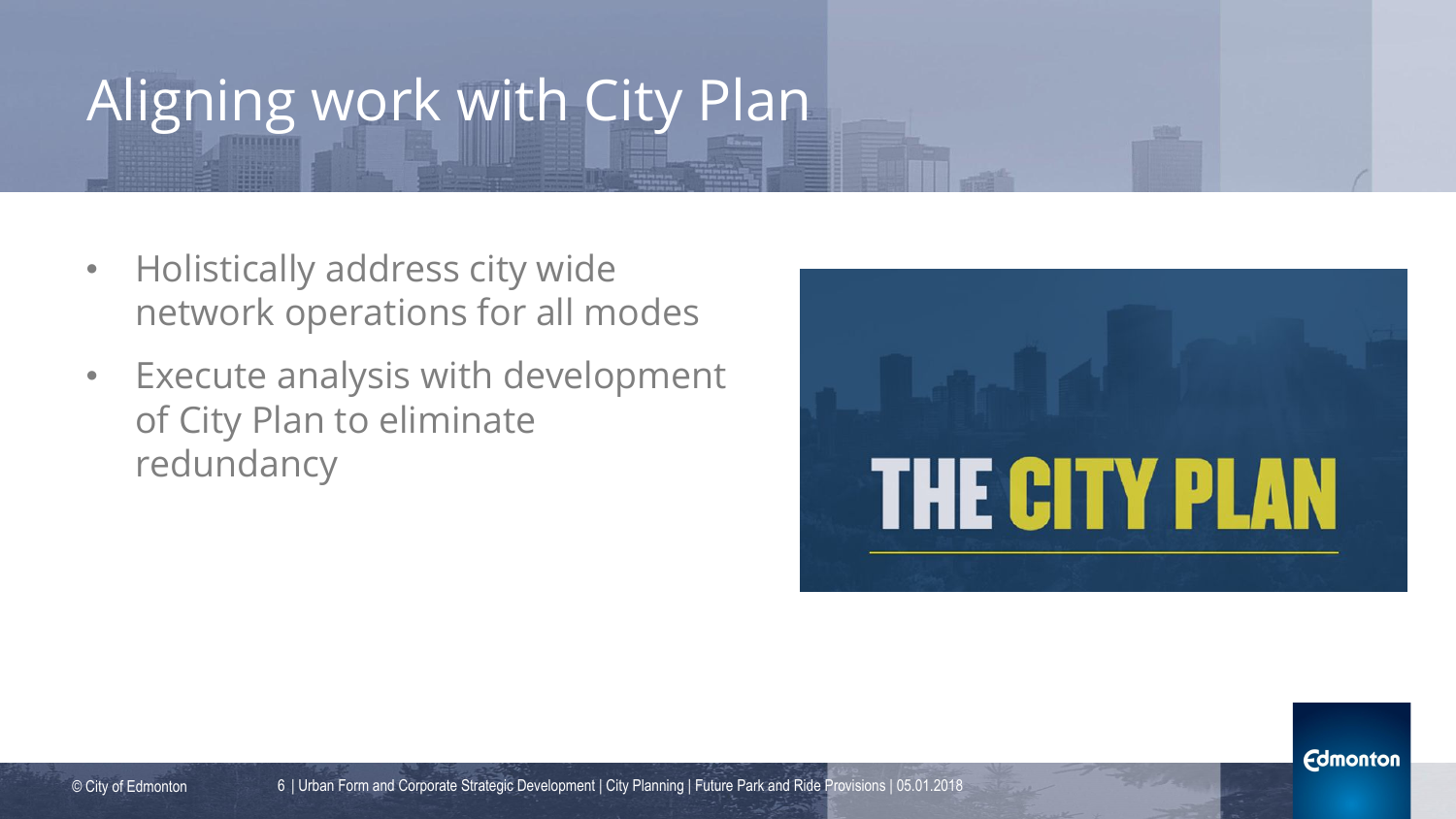### Network Assessment

Next Steps:

- Confirm network performance metrics for all modes
- Evaluate city wide network
- Identify network improvements in alignment with Vision 2050
- Prioritize network improvements with capital and operating budgets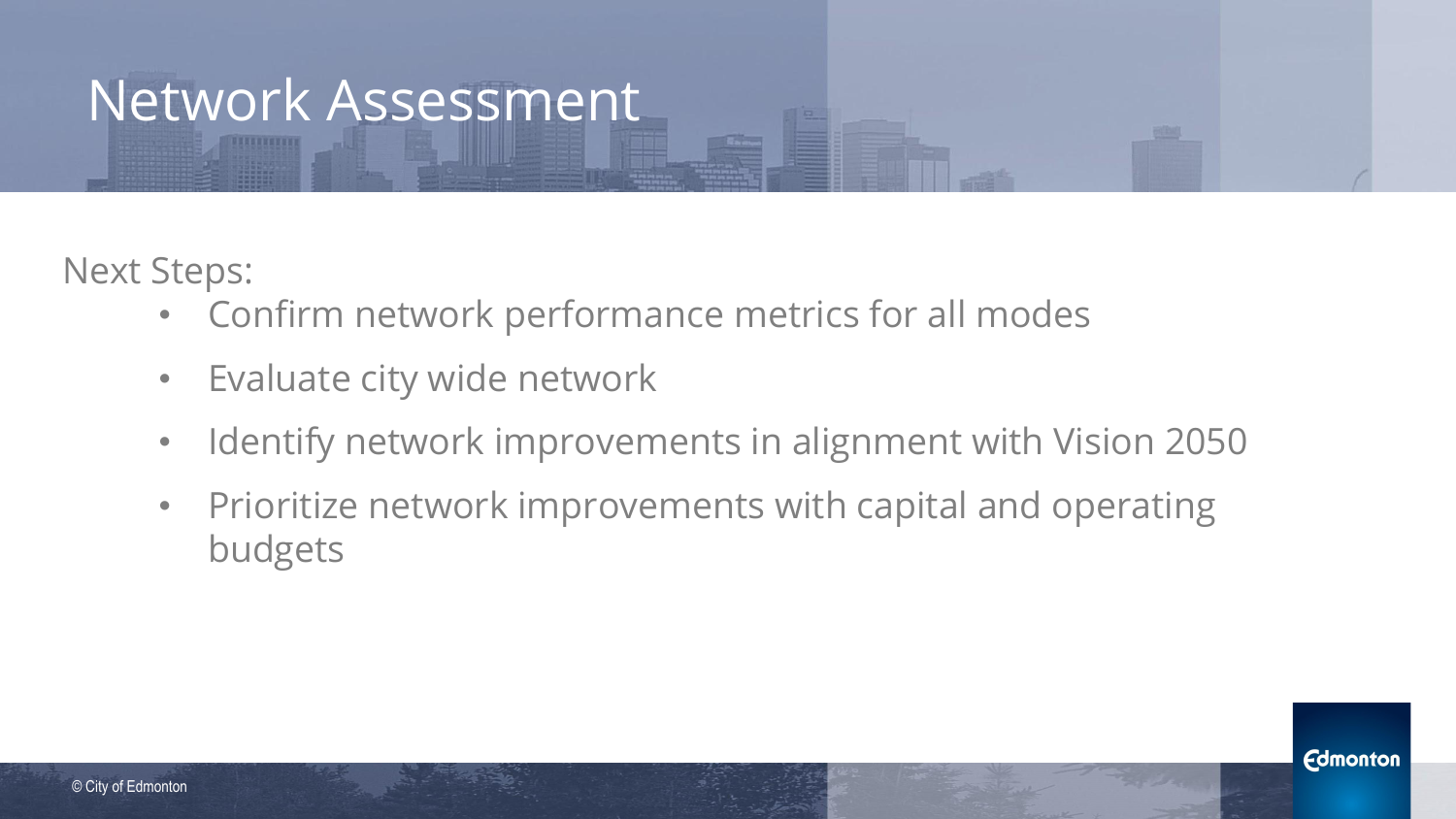### Network Assessment

- Park & Ride
- Bus network modifications and connections in alignment with the Transit Strategy
- Mass Transit Review
- Interchange improvements
- Transportation Demand Management applications